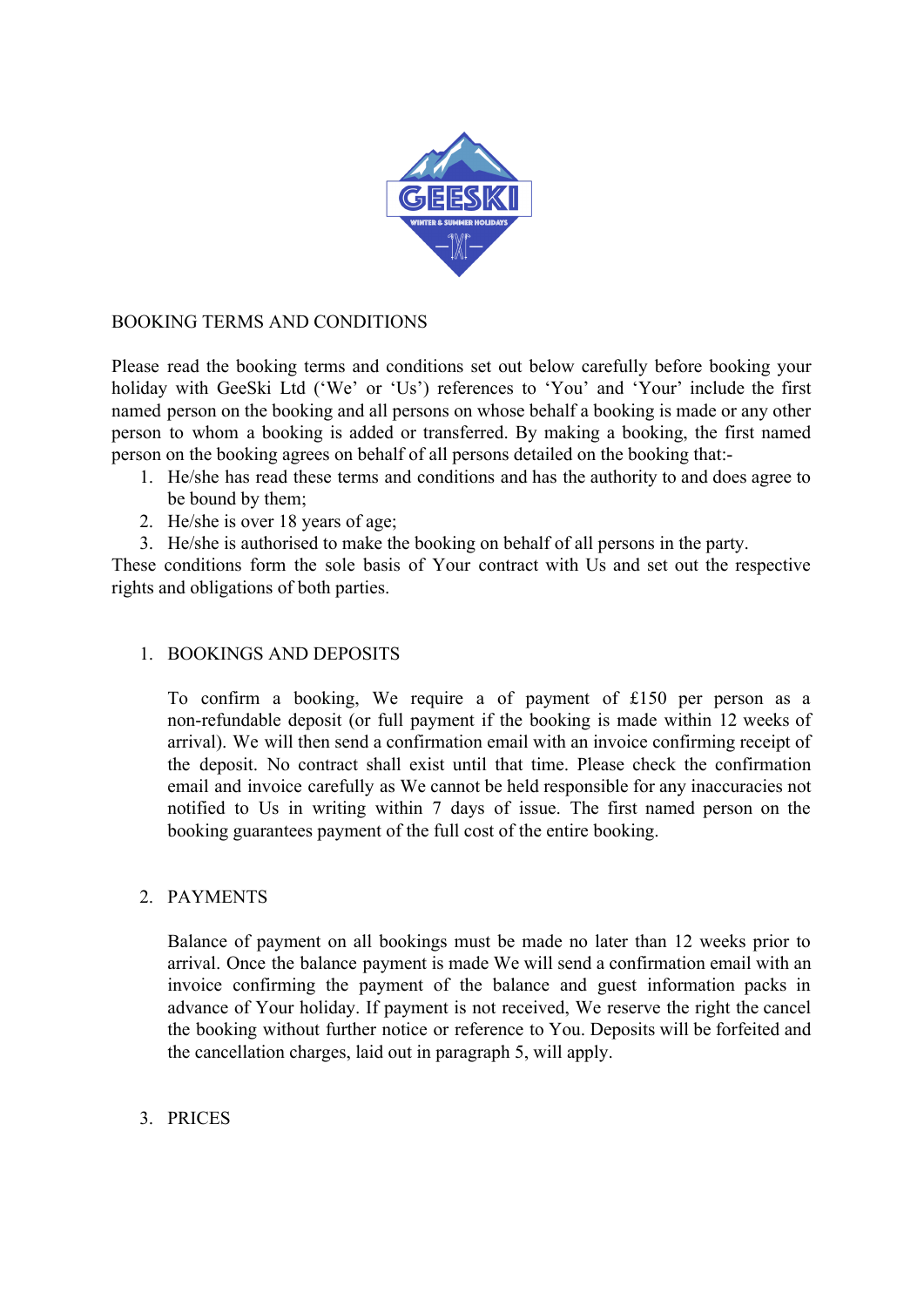All prices are quoted in £'s sterling (GBP). The prices quoted, shown on the GeeSki website and in supplementary promotional material, are subject to change without notice. Once Your booking is accepted, We guarantee that the price will not change, and no surcharges will be added unless You amend Your booking in any way. We are not able to make reductions in prices once a booking is made and confirmed, even if special offers become available. Special offers are for new bookings only. You may not 'amend' to take advantage of any discounts or special offers released after You have already booked. Please see the GeeSki website for a full breakdown of what is/isn't included in Your booking.

## 4. AMENDMENTS BY THE CLIENT

If You wish to change any details of Your booking, please let Us know in writing as soon as possible. If We are able to accommodate Your request, at our sole discretion, We will inform You in writing of the new arrangements. Changes involving the reduction in the number of people on the booking or a reduction in the amount payable on the booking will be treated as a cancellation by those persons if made within 12 weeks of Your planned arrival at the chalet. Changes to the outward or return dates of a holiday will be treated as a cancellation, with the charges, laid out in paragraph 5, applying.

## 5. CANCELLATION BY THE CLIENT

If You choose to cancel Your holiday, the first named person on the booking should notify Us immediately in writing by email. Verbal cancellations cannot be accepted. Upon receipt of a cancellation, the following charges will apply. Our cancellation charges increase the closer to Your confirmed departure date that Your written cancellation is received by Us. The cancellation charge is a percentage of total price(s) of the element(s) of the booking cancelled. If written cancellation is received by Us 84+ days before departure We will retain Your deposit for the element(s) cancelled; if written cancellation is received 29-83 days before departure 50% will be retained by Us; if cancellation is received 15-28 days before Your departure 70% will be retained by Us; if written cancellation is received less than 15 days before Your departure 100% will be retained by Us. It is not possible to make refunds after departure from the UK for any services not used. Please note that depending on the circumstances of Your cancellation, You may be able to claim under Your insurance policy.

# 6. CANCELLATION BY US

On occasion it may be necessary to amend certain arrangements or cancel them, which We reserve the right to do at any time. If a major change occurs We will inform You as soon as possible. If We have to make a major change to an element of Your booking or cancel one element or more, We will tell You as soon as possible. If there is time to do so before departure, We will offer You the choice of: (for major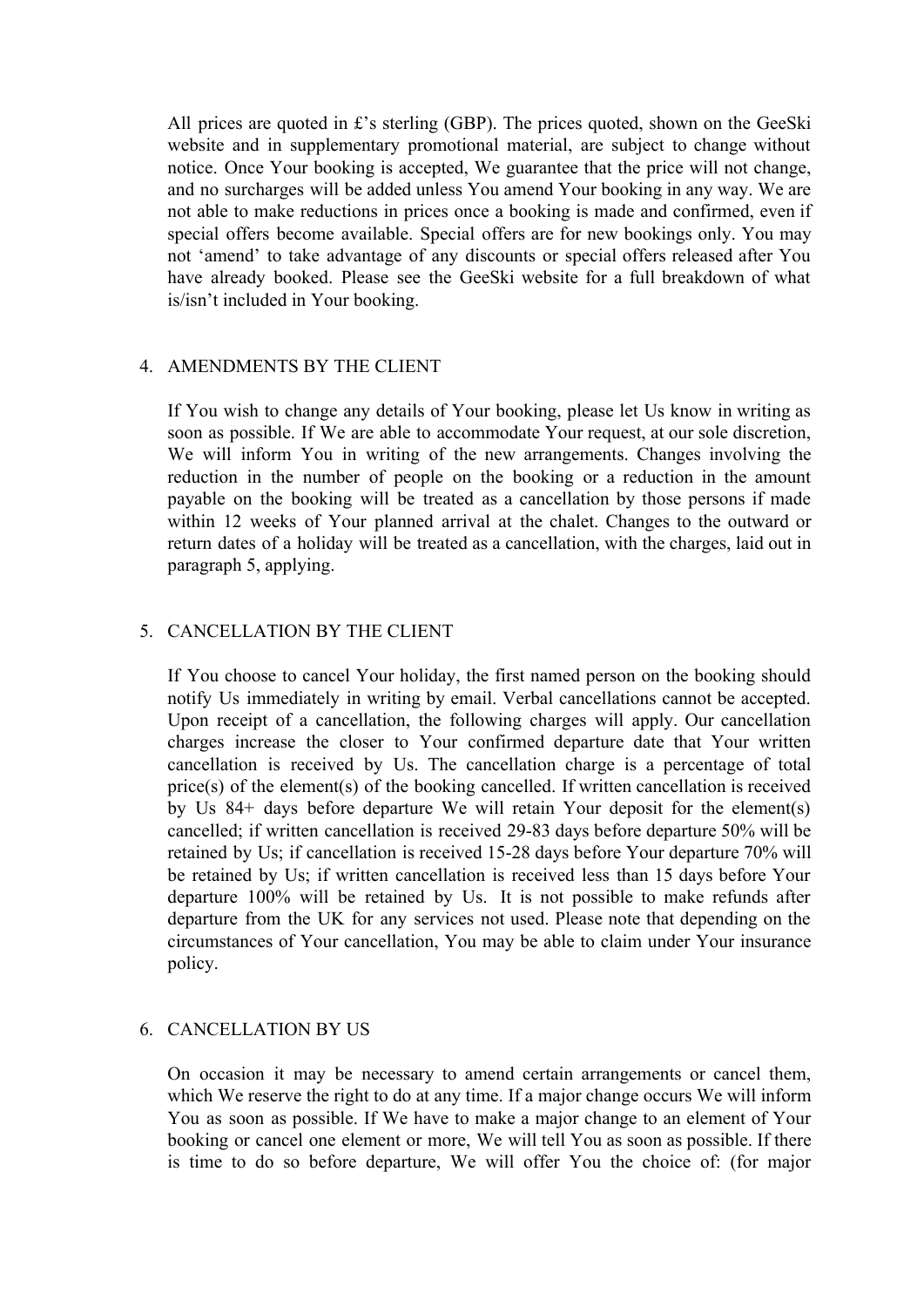changes) Accepting the changed arrangements; having a refund of all monies paid in respect of the changed or cancelled element; or accepting an offer of alternative arrangements of a standard comparable to the element(s) affected from Us, if available, or paying the price difference for alternative higher value arrangements of Your choosing (We will refund any price difference if the alternative is of a lower value). You must notify Us of Your choice within 7 days of the offer. If You fail to do so We will assume that You have chosen to accept the change or alternative arrangements. The above sets out the maximum extent of liability We accept for changes and cancellations and We regret We cannot meet any expenses or losses that You may incur as a result of change or cancellation. The above options will not be available if We make a minor change or cancel as a result of Your failure to make full payment on time or where the change(s) or cancellation by Us arises out of alterations to the confirmed booking requested by You. Very rarely, We may be forced by "force majeure" (see section 8. below) to change or terminate all or some of Your booking. If this situation does occur, We regret We will be unable to make any refunds, pay You compensation or meet any costs or expenses You incur as a result.

### 7. CORONOVIRUS

In the event that We have cancel some or all of Your booking for any reason caused by or arising directly or indirectly from, or in any case associated with, coronavirus or COVID-19 and its sequel; We will offer You a voucher for the full amount (or % cancelled) that You have paid for Your booking to be used towards an alternative holiday with Us of a standard comparable to the element(s) affected from Us, if available, or paying the price difference for alternative higher value arrangements of Your choosing (We will refund any price difference if the alternative is of a lower value), or a full refund for the total cost of Your booking excluding Your deposit. You must notify Us of Your choice within 7 days of receiving the notification of the offer. If You fail to do so We will retain all monies paid to Us.

### 8. FORCE MAJEURE

We regret that We cannot accept liability or pay You any refund, compensation or meet any costs or expenses You incur where the performance of our contractual obligations is prevented or affected by 'Force Majeure'. In these booking conditions, 'Force Majeure' means any event which We, or the supplier of the service(s) in question could not, even with all due care, foresee or avoid. Such events may include war or threat of war, riots, civil strife, terrorist activity, industrial dispute, natural or nuclear disaster, adverse weather conditions, fire, significant risks to human health such as the outbreak of serious disease at the travel destination or home country and all events outside of our control. Advice from the Foreign Office to avoid or leave a particular country may constitute Force Majeure.

### 9. INSURANCE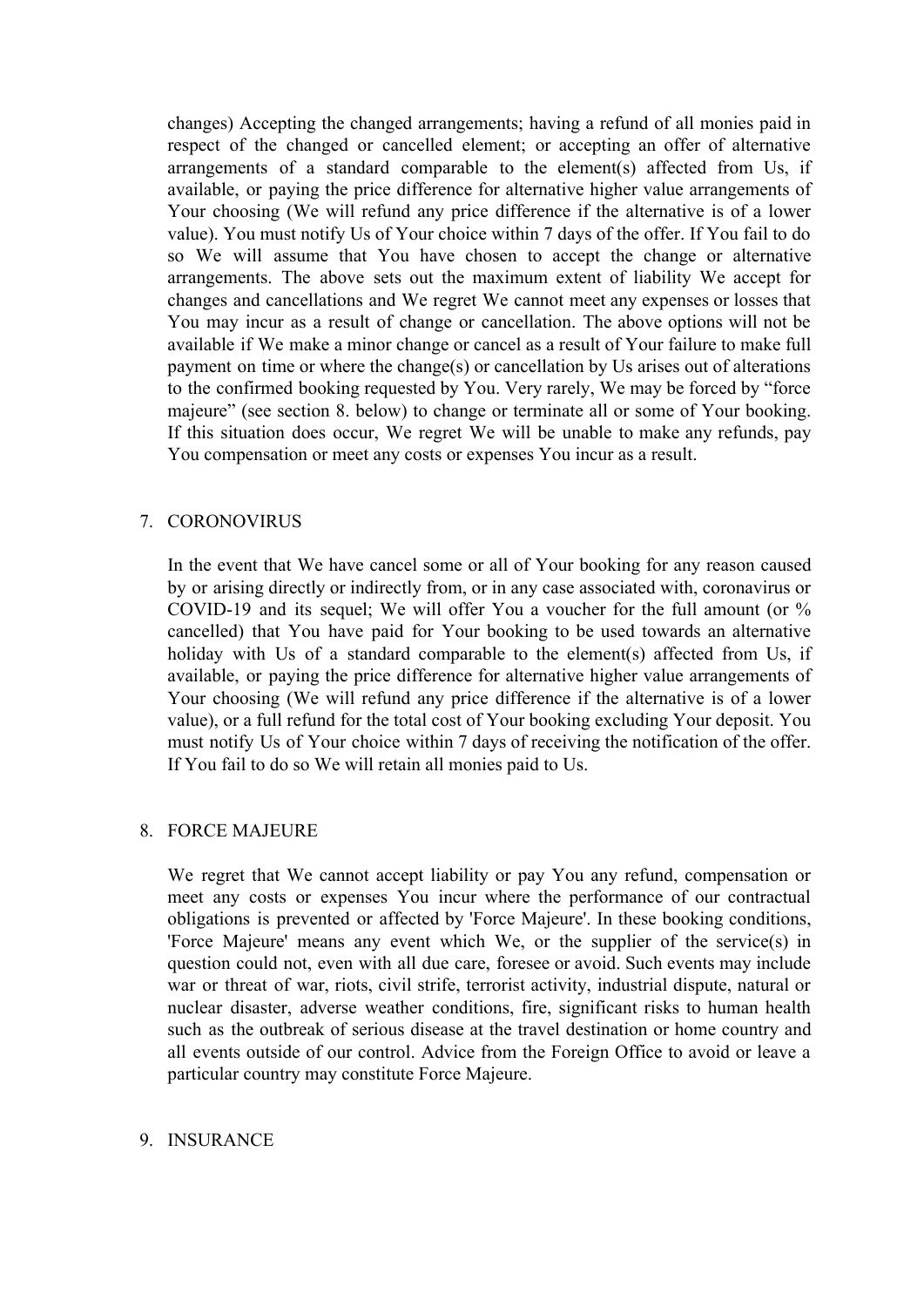It is a condition of booking that You must have purchased at the time of booking Your own insurance which provides You with adequate cover for the duration of Your holiday, including off-piste skiing, where required. We can not be held responsible for any liability, expenses or losses You may incur as a result of having inadequate insurance.

#### 10. LIABILITY

We do not accept liability of any act or default or omission on the part of any suppliers of any service that We offer or recommend and over whom We have no direct control. You will be bound by the operating conditions of all suppliers of the other services that make up Your holiday. This includes all travel arrangements which should be made through a reputable provider. Any advice given by Us shall be accepted entirely at Your own risk.

(1) We have a duty to select the suppliers of the services making up Your booking with Us with reasonable skill and care. We have no liability to You for the actual provision of the services, except in cases where it is proved that We have breached that duty and damage to You has been caused. Therefore, providing We have selected the suppliers/subcontractors with reasonable skill and care, We will have no liability to You for anything that happens during the service in question or any acts or omissions of the supplier, its employees or agents.

(2) We will not be responsible or pay You compensation for any injury, illness, death, loss, damage, expense, cost or other claim of any description if it results from:-

a) The act(s) and/or omission(s) of the person(s) affected;

b) The  $act(s)$  and/or omission(s) of a third party unconnected with the provision of the services contracted for and which were unforeseeable or unavoidable; or

c) Unusual or unforeseeable circumstances beyond ours or our supplier(s) control, the consequences of which could not have been avoided even if all due care had been exercised; or

d) An event which either suppliers or ourselves could not, even with all due care, have foreseen or forestalled.

(3) We limit the amount of compensation We may have to pay You if We are found liable under this clause in the following ways:

a) Loss of and/or damage to any luggage or personal possessions and money, The maximum amount We will have to pay You in respect of these claims is an amount equivalent to the applicable excess on Your travel insurance policy because You are assumed to have adequate insurance in place to cover any losses of this kind.

b) Claims not falling under (a) above or involving injury, illness or death The maximum amount We will have to pay You in respect of these claims is twice the price paid by or on behalf of the person(s) affected in total.

(4) It is a condition of our acceptance of liability under this clause that You notify any claim to ourselves and our supplier(s) strictly in accordance with the complaints procedure set out in these conditions.

(5) Where any payment is made, the person(s) receiving it (and their parent or guardian if under 18 years) must also assign to ourselves or our insurers any rights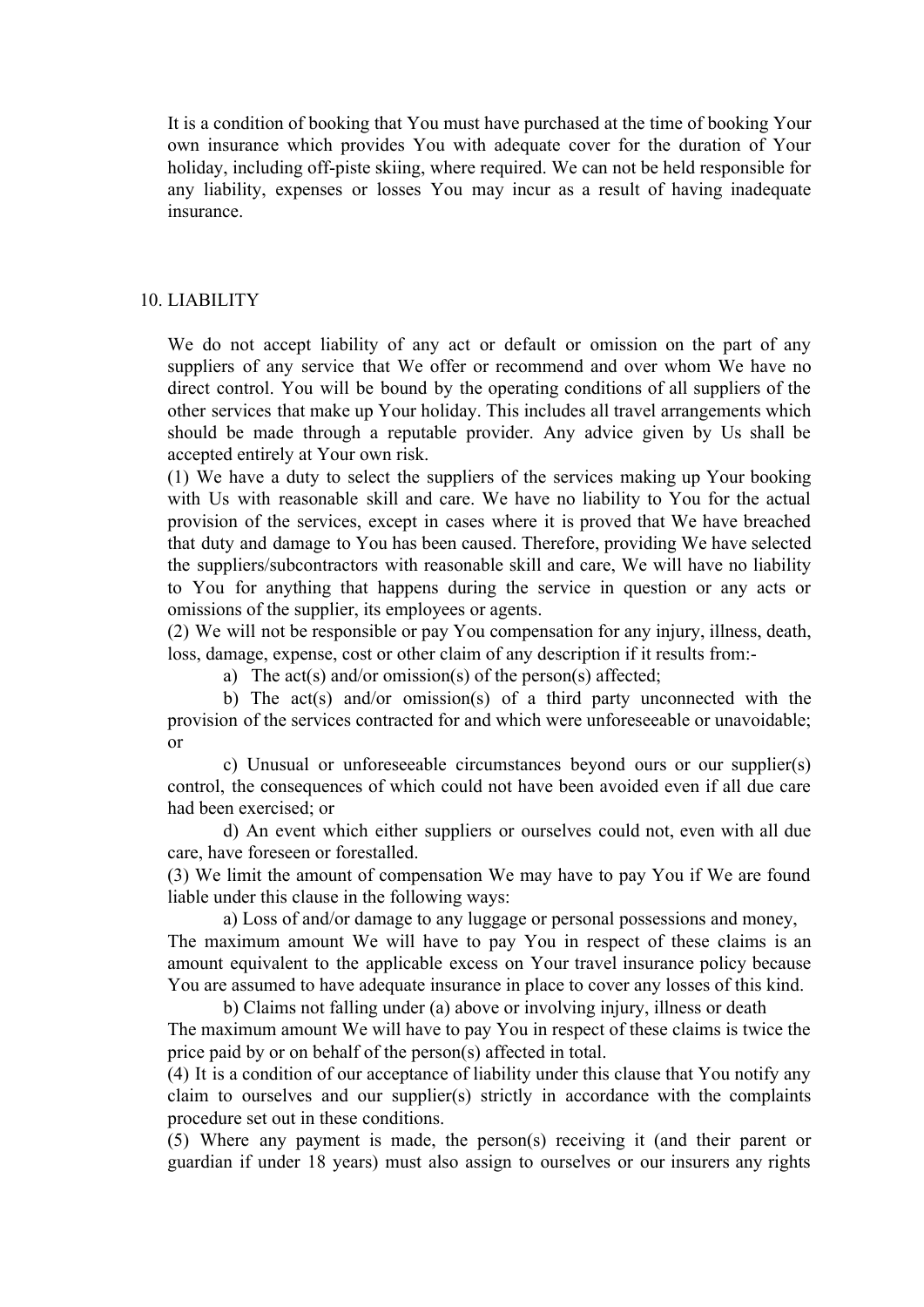they may have to pursue any third party and must provide ourselves and our insurers with all assistance We may reasonably require.

(6) Please note We cannot accept any liability for:

(a) Any damage, loss or expense or other sum(s) of any description which on the basis of the information given to Us by You concerning Your booking prior to our accepting it, We could not have foreseen You would suffer or incur if We breached our contract with You; or

(b) Any business losses.

(7) We will not accept responsibility for services or facilities which do not form part of our agreement or where they are not advertised on our website. For example any excursion You book whilst away, or any service or facility which any other supplier agrees to provide for You.

### 11. LIMITATIONS OF LIABILITY

In no event shall We be liable to You for any loss or damage exceeding the price paid for the relevant booking.

### 12. ACCURACY OF INFORMATION PROVIDED

The description of the chalets in our marketing literature is made in good faith and is materially accurate, in our opinion. Opinions and artist impressions are invariably subjective, so We would encourage You to check with Us in advance regarding any aspect of Your holiday that is of particular importance to Your enjoyment. We will do our best to accommodate You. Information about the Grand Massif and the Evasion Mont Blanc Ski Areas and its services are accurate to the best of our knowledge. We will not be held responsible for changes to those services, as they are beyond our control.

### 13. SECURITY

We take the issue of security in our chalets very seriously. You should be aware, that the chalet may not be locked at all times. There will also be shared access with other guests. All personal items, including baggage and skis are at all times and circumstances at Your risk and We are at no time responsible for any loss, damage or delay to such items.

### 14. DAMAGE AND BEHAVIOUR BY CLIENTS

We shall be entitled to recover from You for repairs and/or replacements as well as loss and/or damage caused by Your actions. We will hold You and each member of Your party jointly and individually liable for any damage or losses caused by You or any member of Your party. Full payment for such damage or loss must be made prior to departing from the chalet to either the third party concerned or Us. If You fail to do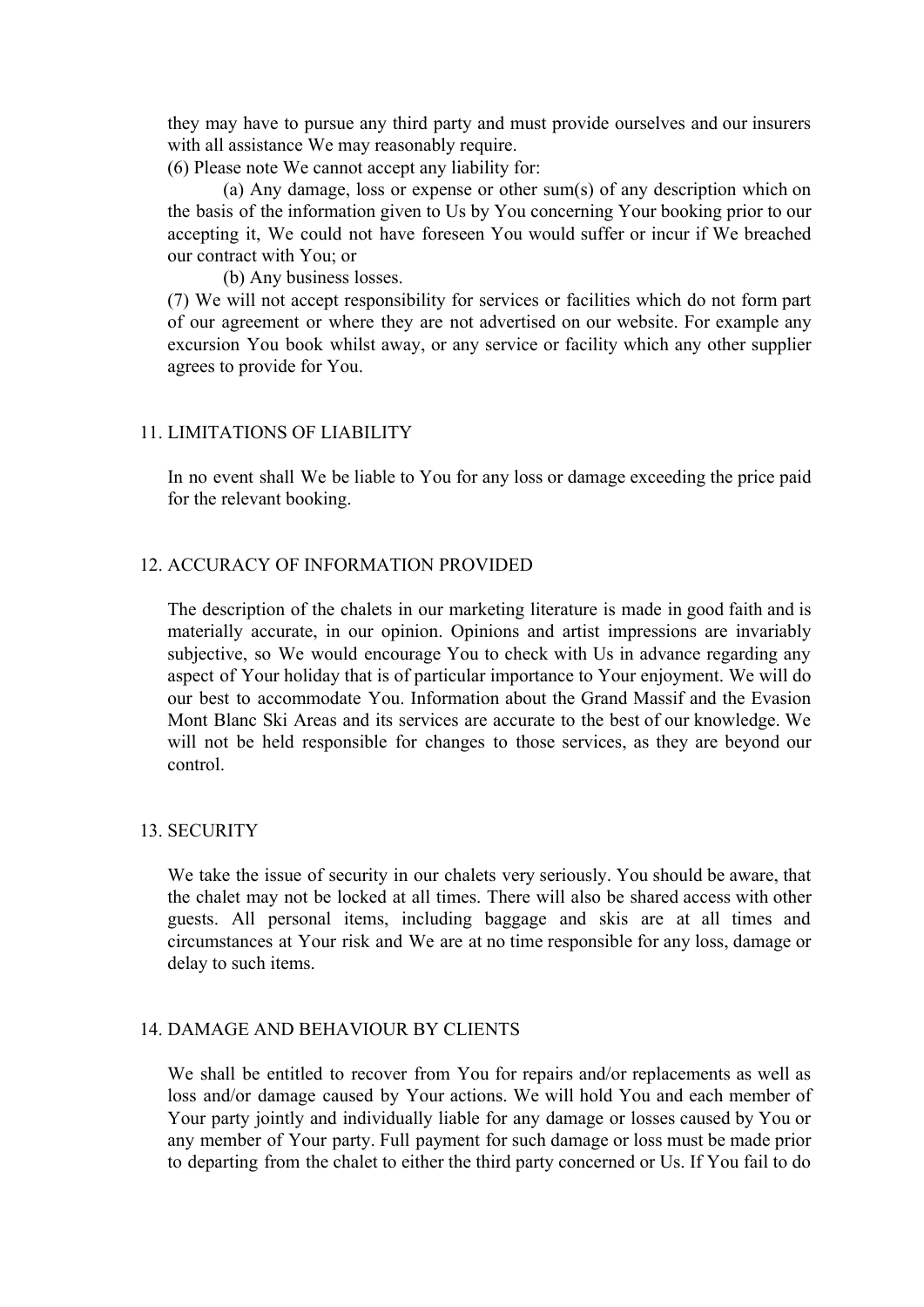so, You will indemnify Us against claims (including legal costs) subsequently made against Us as a result of Your actions. We reserve the right to apply such claims via Your credit card. We also reserve the right to terminate, without compensation or further obligation, Your holiday if it is deemed that Your behaviour is unsociable, abusive or in any way unacceptable to Us or any other guest.

#### 15. COMPLAINTS AND CLAIMS

As the enjoyment of Your holiday is of utmost importance to Us, We will do our best to resolve immediately any complaint that is reported to Us or any of our staff in the chalets. Any complaints made after departure will not be considered. Any complaint that cannot be resolved during the period of Your holiday, should be detailed in writing to Us within 28 days from the end of Your holiday by You. Full contact details are listed on our website and further information will be given to You upon arrival.

#### 16. GENERAL INFORMATION AND YOUR RESPONSIBILITIES

We reserve the right to have other guests staying at the chalet during Your holiday unless You specify at the time of booking that You want to book the chalet(s) with sole occupancy. It is Your responsibility to ensure that You are in possession of a valid passport with all the necessary visas to allow entry to all of the countries that You will pass through as part of Your holiday. At this time, people holding full British or EU passport do not require a visa to visit France. Please note that children must hold their own passports. Please note that any passengers who are denied entry as a result of incomplete documentation will not be eligible for a refund. Families must accept responsibility for the behaviour and welfare of any children in their party. Every effort is made to ensure safety in our chalet; however if You are taking children on holiday You do so at Your own risk. Please note that for the comfort and benefit of our guests, We operate a 'no-smoking' policy in all the chalets. No refunds will be made for any unused travel, accommodation or meals.

### 17. ARRIVALS, DEPARTURES AND DELAYS

Our check-in time is between 16:00 and 19:00. Departure time is 10:00. If You have a late afternoon departure and wish to leave luggage at the chalet, We will provide space for You to do so. Morning arrivals are subject strictly to prior arrangement and We reserve the right to make an additional charge. We appreciate that options on flights may mean You will arrive at the chalet(s) later than 19:00. For arrivals after 21:00, We cannot guarantee a full dinner service, but will endeavour to provide You with a meal. We regret that We are not in a position to assist clients in the event of a delay at their outward or homeward point of departure.

#### 18. JURISDICTION